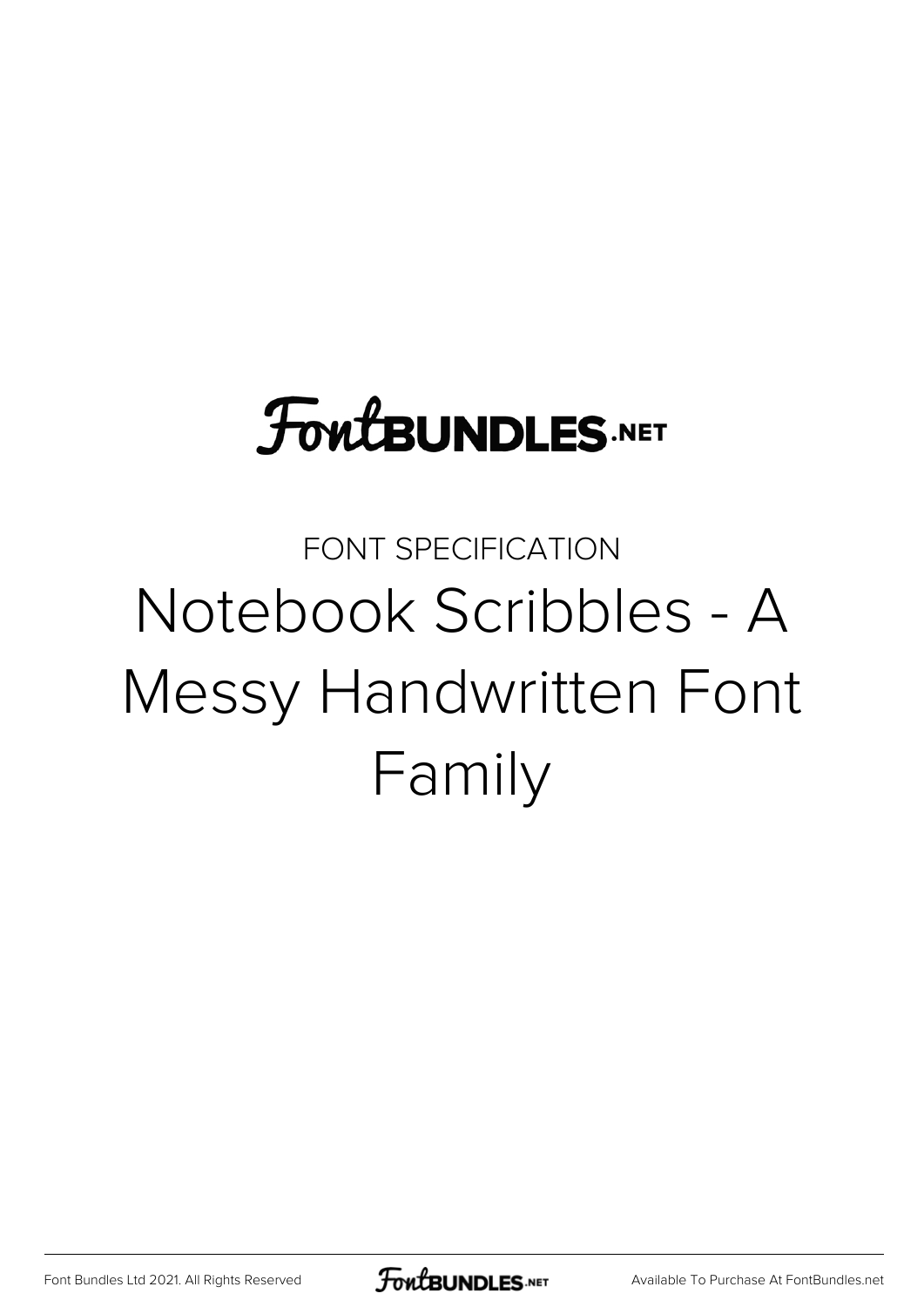#### Notebook Scribbles by MW - Regular

**Uppercase Characters** 

ABCDEFGHIJKLMNOPQRSTUV WXYZ

Lowercase Characters

**Numbers** 

Punctuation and Symbols

All Other Glyphs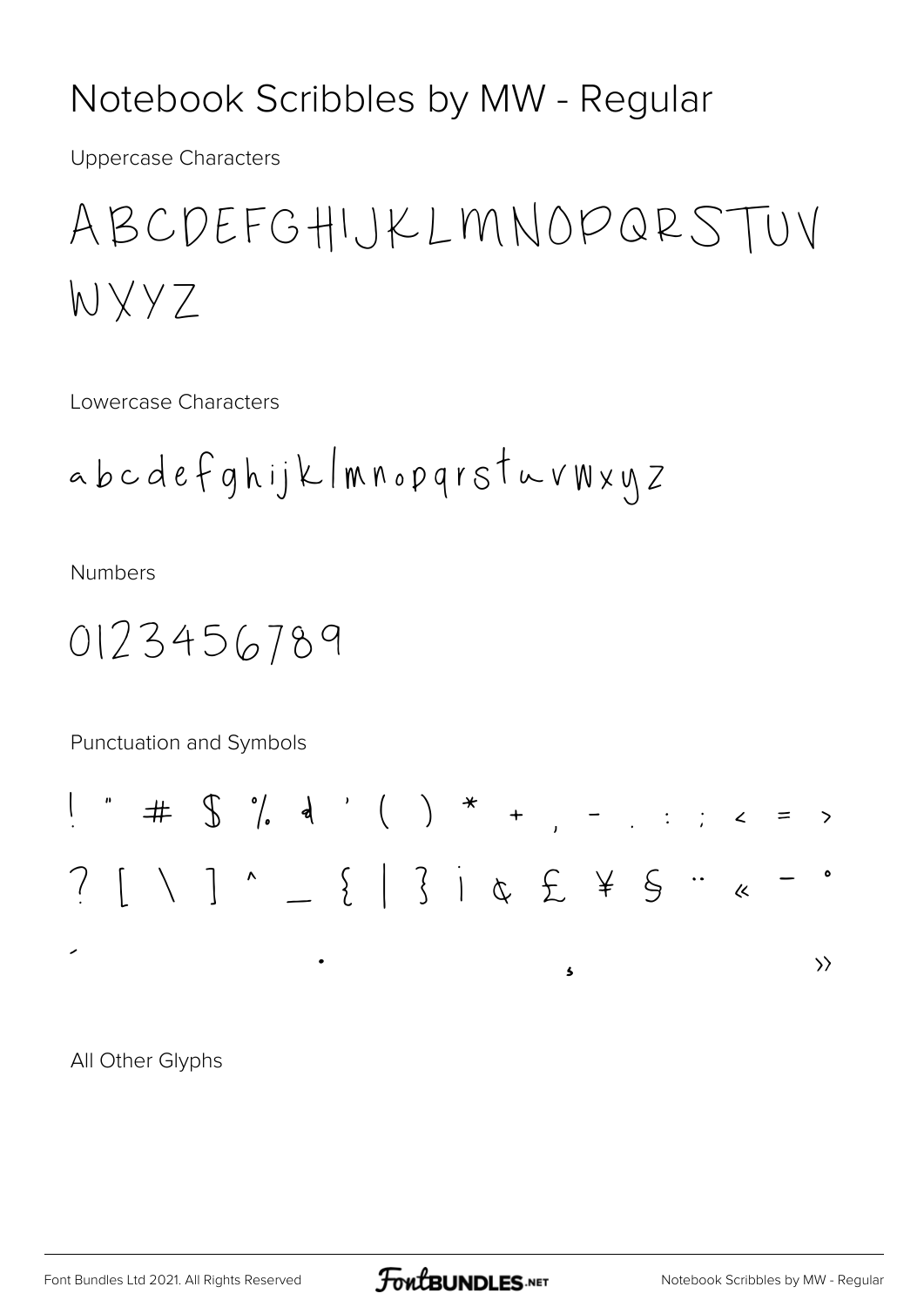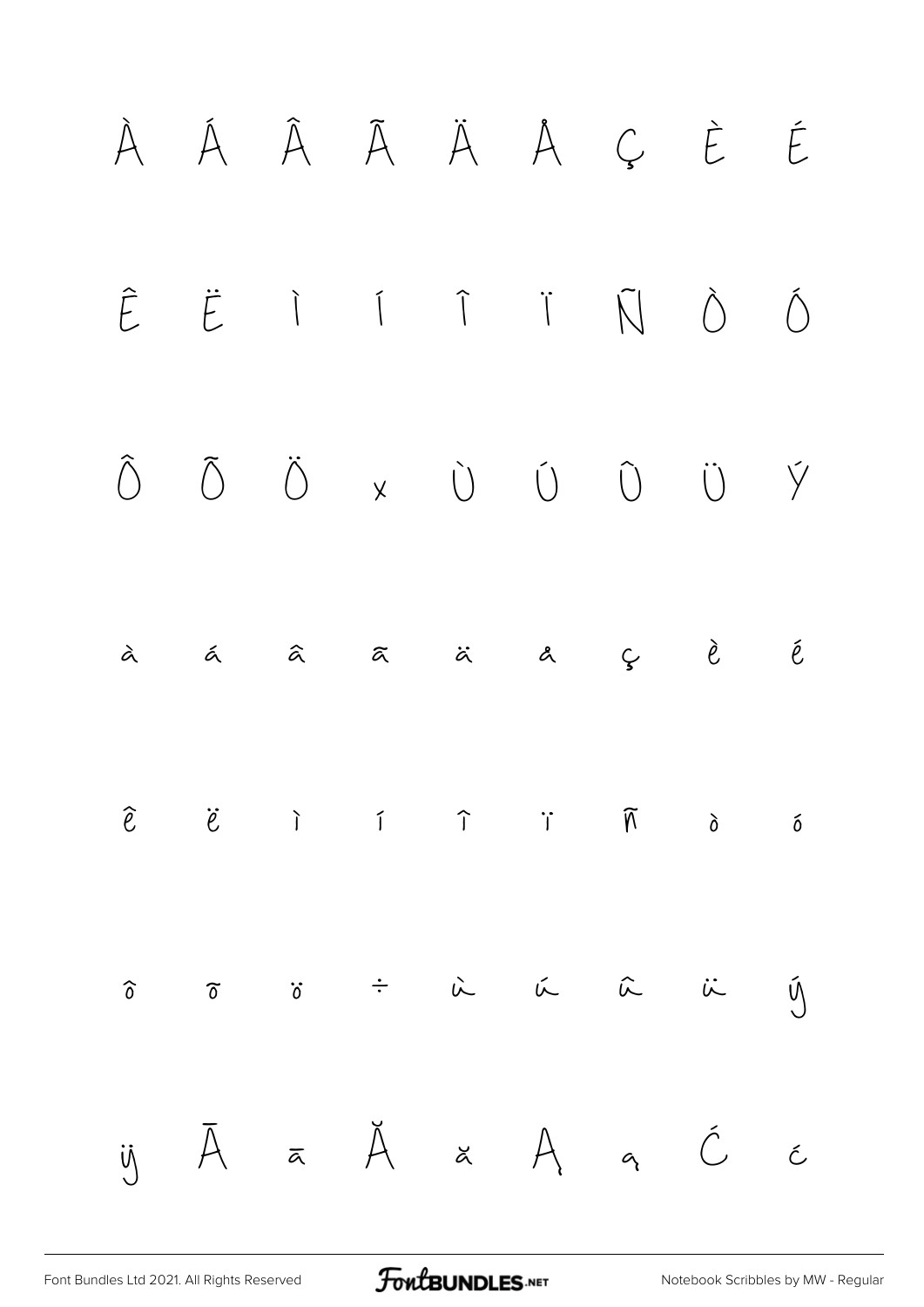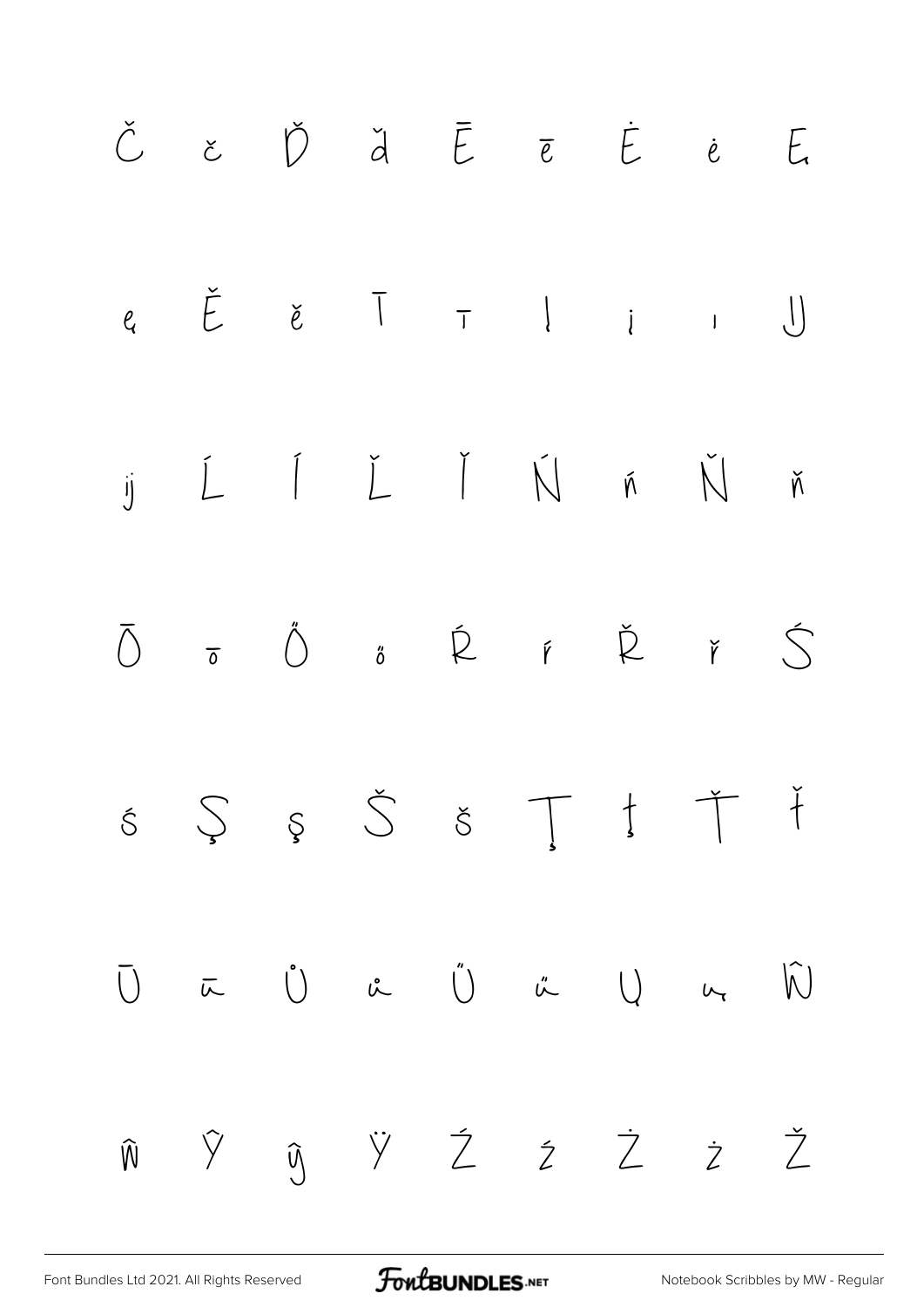

[Font Bundles Ltd 2021. All Rights Reserved](https://fontbundles.net/) **FoutBUNDLES.NET** [Notebook Scribbles by MW - Regular](https://fontbundles.net/)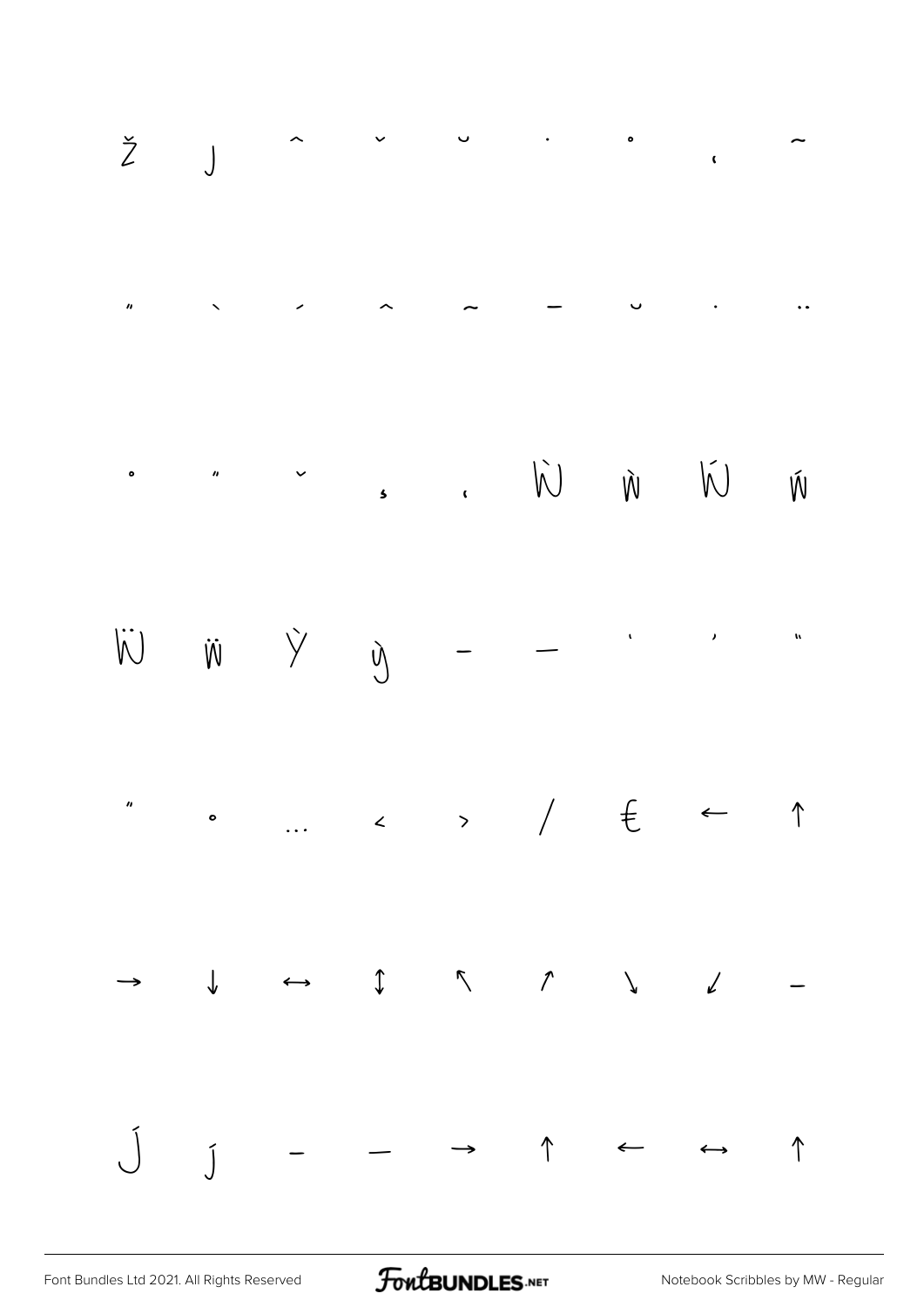**NO GLYPH** 

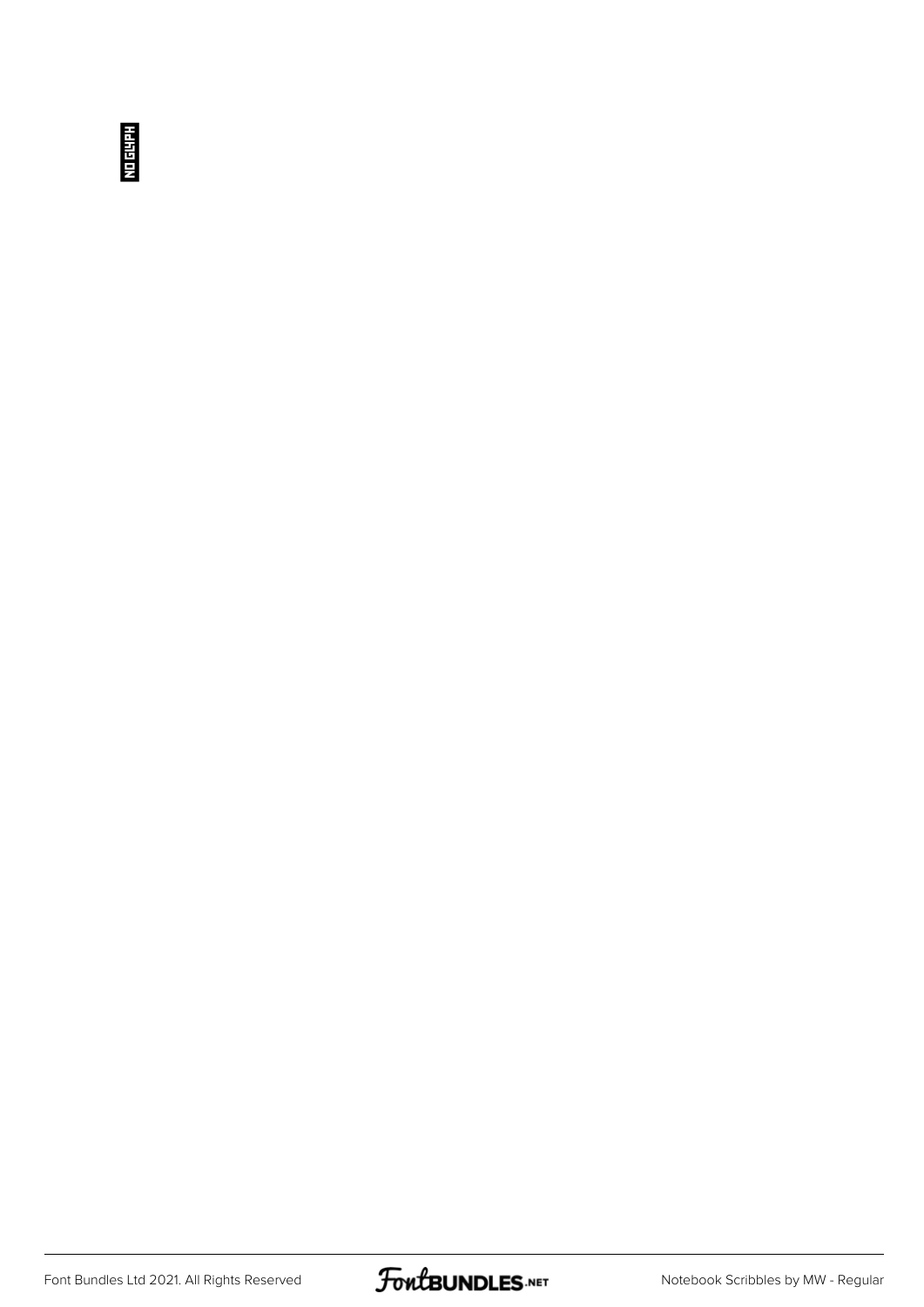Notebook Scribbles by MW Bold - Regular

**Uppercase Characters** 

### ABCDEFGHIJKLMNOPQRSTUV WXYZ

Lowercase Characters

**Numbers** 

### 0123456789

Punctuation and Symbols



All Other Glyphs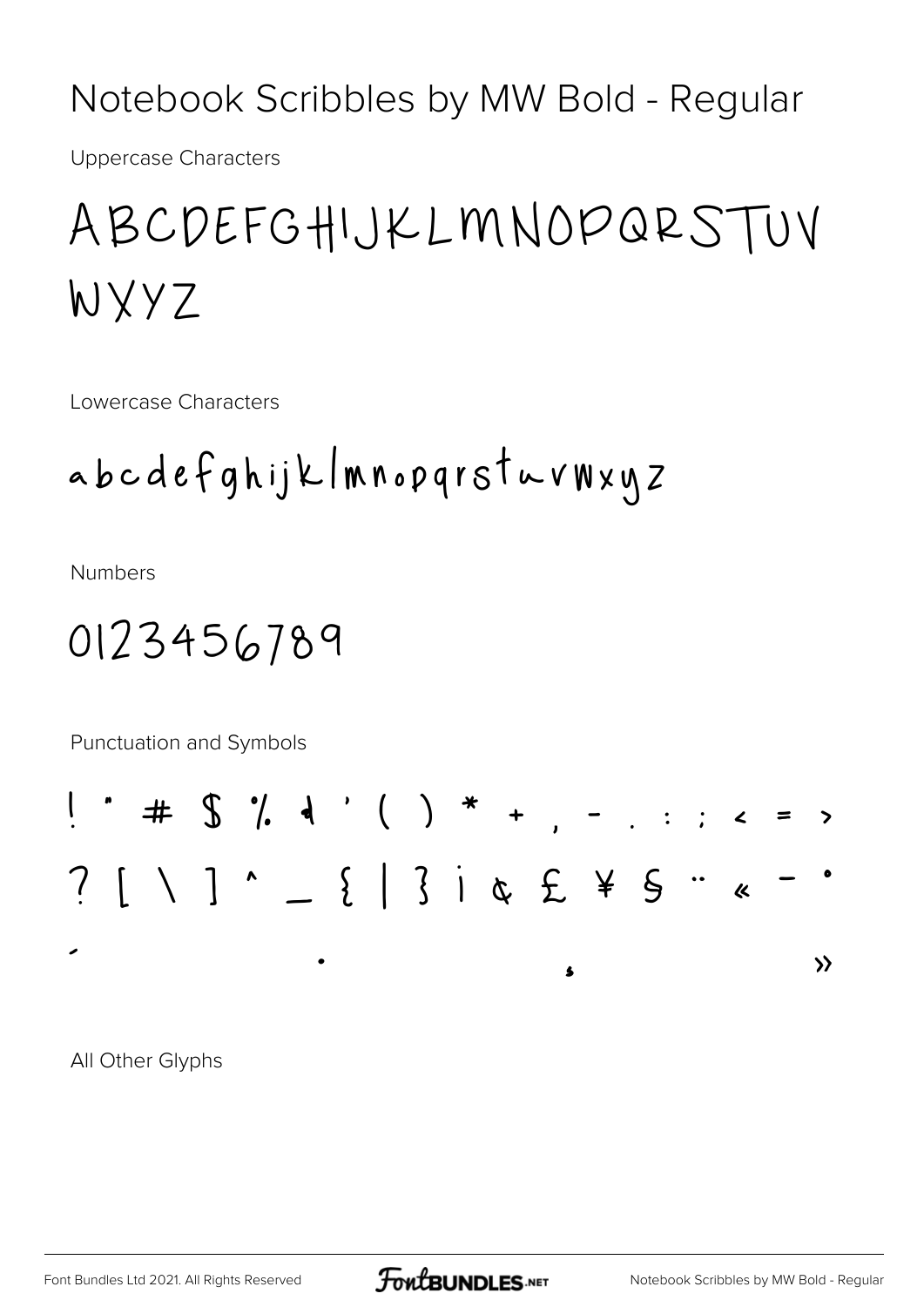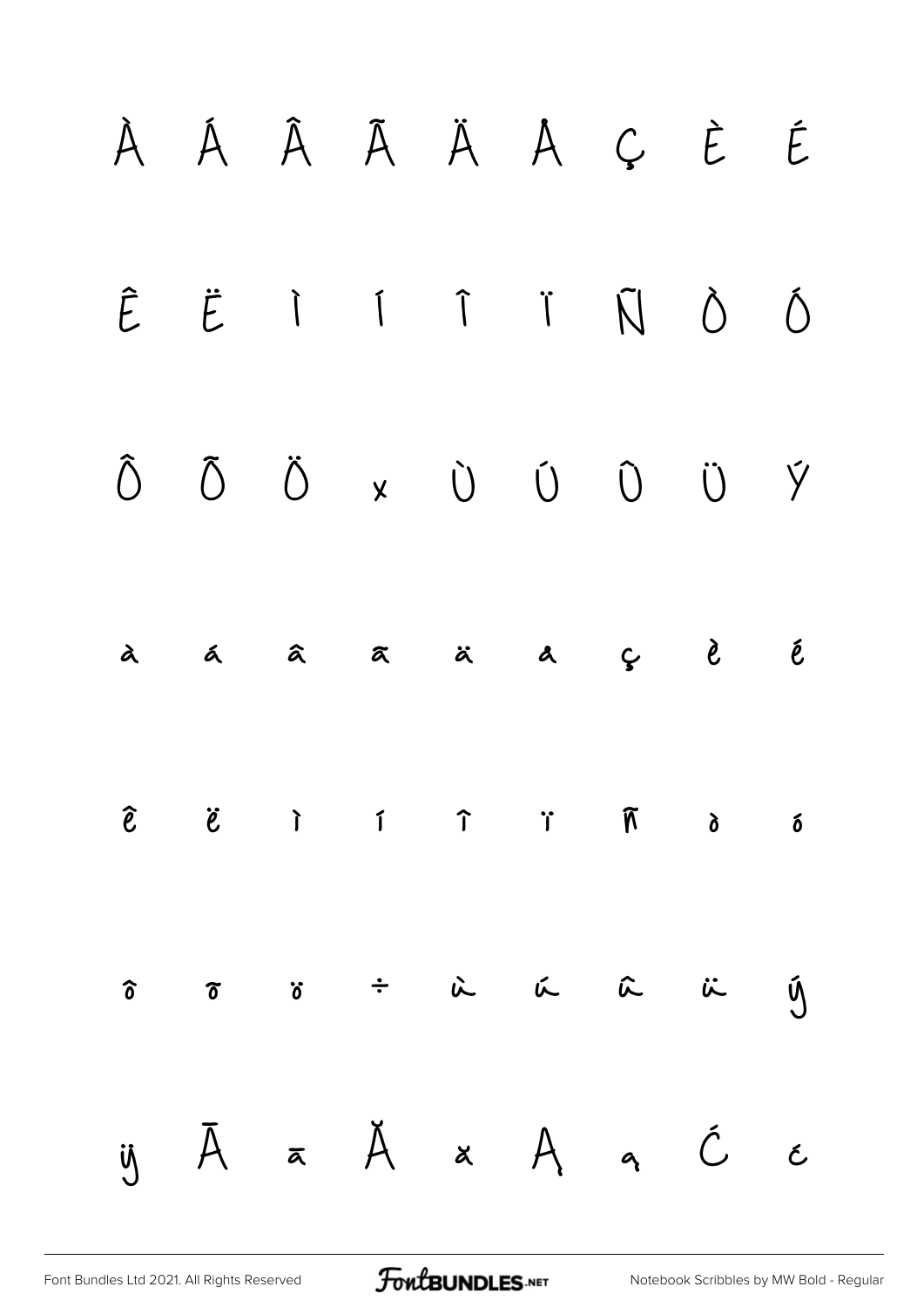|  |  | Č c Ď ď Ē ē Ė ė E                                                                                                                                                                                                                                                                                                                                                                                                                                                   |  |  |
|--|--|---------------------------------------------------------------------------------------------------------------------------------------------------------------------------------------------------------------------------------------------------------------------------------------------------------------------------------------------------------------------------------------------------------------------------------------------------------------------|--|--|
|  |  | $e$ $\check{E}$ $e$ $\top$ $1$ $i$ $\top$                                                                                                                                                                                                                                                                                                                                                                                                                           |  |  |
|  |  | $\begin{array}{cccccccccccccc} \text{if} & \text{if} & \text{if} & \text{if} & \text{if} & \text{if} & \text{if} & \text{if} & \text{if} & \text{if} & \text{if} & \text{if} & \text{if} & \text{if} & \text{if} & \text{if} & \text{if} & \text{if} & \text{if} & \text{if} & \text{if} & \text{if} & \text{if} & \text{if} & \text{if} & \text{if} & \text{if} & \text{if} & \text{if} & \text{if} & \text{if} & \text{if} & \text{if} & \text{if} & \text{if} &$ |  |  |
|  |  | $\overline{0}$ $\overline{0}$ $\overline{0}$ $\overline{0}$ $\overline{0}$ $\overline{1}$ $\overline{0}$ $\overline{1}$ $\overline{0}$ $\overline{1}$ $\overline{1}$ $\overline{0}$ $\overline{1}$ $\overline{1}$ $\overline{1}$ $\overline{1}$ $\overline{1}$ $\overline{1}$ $\overline{1}$ $\overline{1}$ $\overline{1}$ $\overline{1}$ $\overline{1}$ $\overline{1}$ $\overline{$                                                                                |  |  |
|  |  | $s \hspace{0.2cm} \zeta \hspace{0.2cm} s \hspace{0.2cm} \check{\zeta} \hspace{0.2cm} \check{s} \hspace{0.2cm} \top \hspace{0.2cm} \dot{t} \hspace{0.2cm} \check{\tau}$                                                                                                                                                                                                                                                                                              |  |  |
|  |  | $\vec{U}$ $\vec{\mu}$ $\vec{U}$ $\vec{\mu}$ $\vec{U}$ $\vec{\mu}$ $\vec{U}$                                                                                                                                                                                                                                                                                                                                                                                         |  |  |
|  |  | n ŷ y ž z ż ž Ž                                                                                                                                                                                                                                                                                                                                                                                                                                                     |  |  |

[Font Bundles Ltd 2021. All Rights Reserved](https://fontbundles.net/) **FoutBUNDLES.NET** [Notebook Scribbles by MW Bold - Regular](https://fontbundles.net/)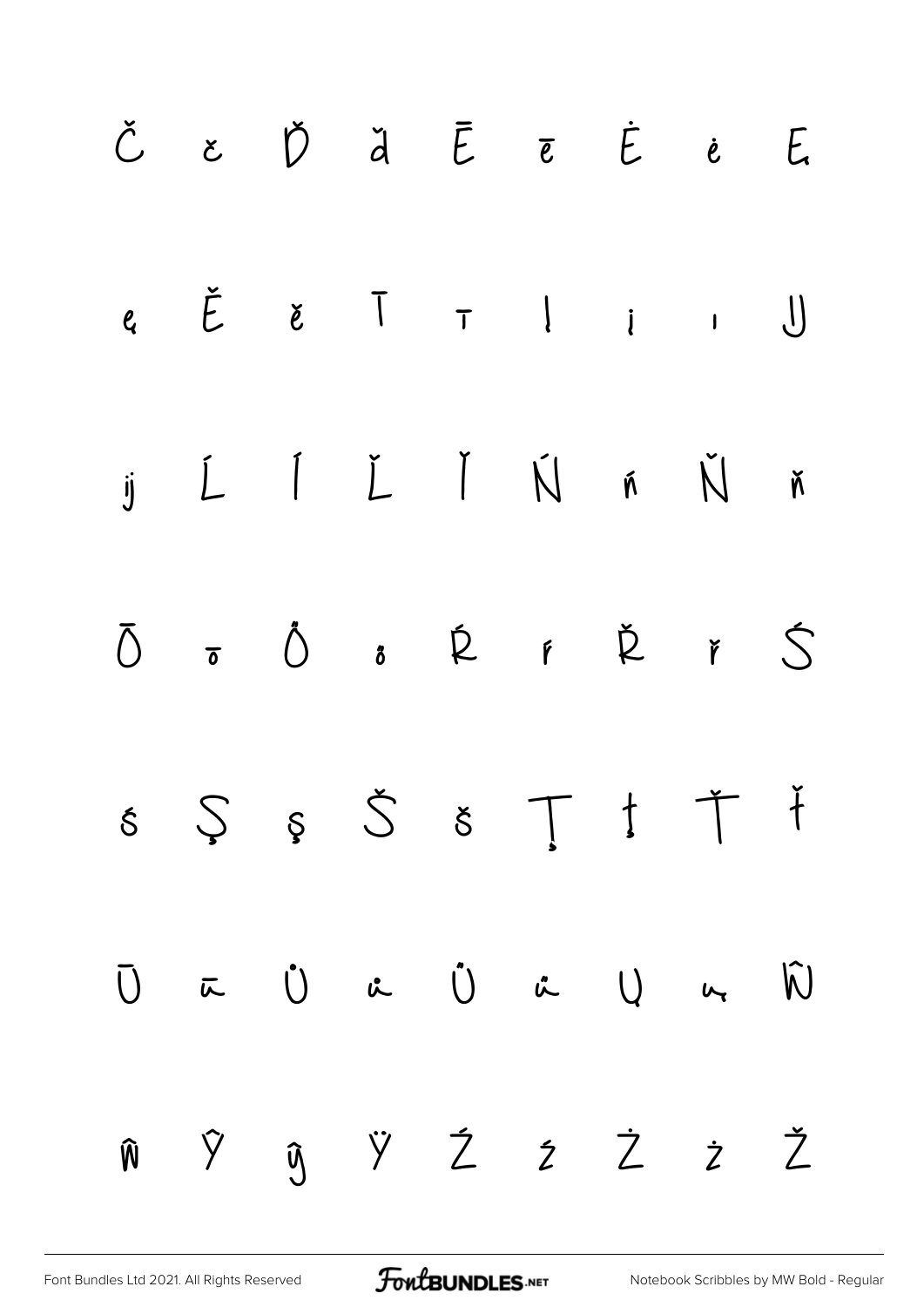|  |  |  | $\check{Z}$ ) $\sim$ $\sim$ $\sim$ $\sim$ $\sim$ $\sim$                                                                                                                                                                                                                                                                                                                                         |  |
|--|--|--|-------------------------------------------------------------------------------------------------------------------------------------------------------------------------------------------------------------------------------------------------------------------------------------------------------------------------------------------------------------------------------------------------|--|
|  |  |  |                                                                                                                                                                                                                                                                                                                                                                                                 |  |
|  |  |  |                                                                                                                                                                                                                                                                                                                                                                                                 |  |
|  |  |  | $\begin{array}{ccccccccccccccccc} \nabla & \hat{w} & \hat{w} & \hat{w} & \hat{w} & \hat{w} & \hat{w} & \hat{w} & \hat{w} & \hat{w} & \hat{w} & \hat{w} & \hat{w} & \hat{w} & \hat{w} & \hat{w} & \hat{w} & \hat{w} & \hat{w} & \hat{w} & \hat{w} & \hat{w} & \hat{w} & \hat{w} & \hat{w} & \hat{w} & \hat{w} & \hat{w} & \hat{w} & \hat{w} & \hat{w} & \hat{w} & \hat{w} & \hat{w} & \hat{w} &$ |  |
|  |  |  | $\therefore$ ) $\in$ $\leftarrow$ $\uparrow$                                                                                                                                                                                                                                                                                                                                                    |  |
|  |  |  |                                                                                                                                                                                                                                                                                                                                                                                                 |  |
|  |  |  | $J$ $j$ - - - 1 - 1                                                                                                                                                                                                                                                                                                                                                                             |  |

[Font Bundles Ltd 2021. All Rights Reserved](https://fontbundles.net/) **FoutBUNDLES.NET** [Notebook Scribbles by MW Bold - Regular](https://fontbundles.net/)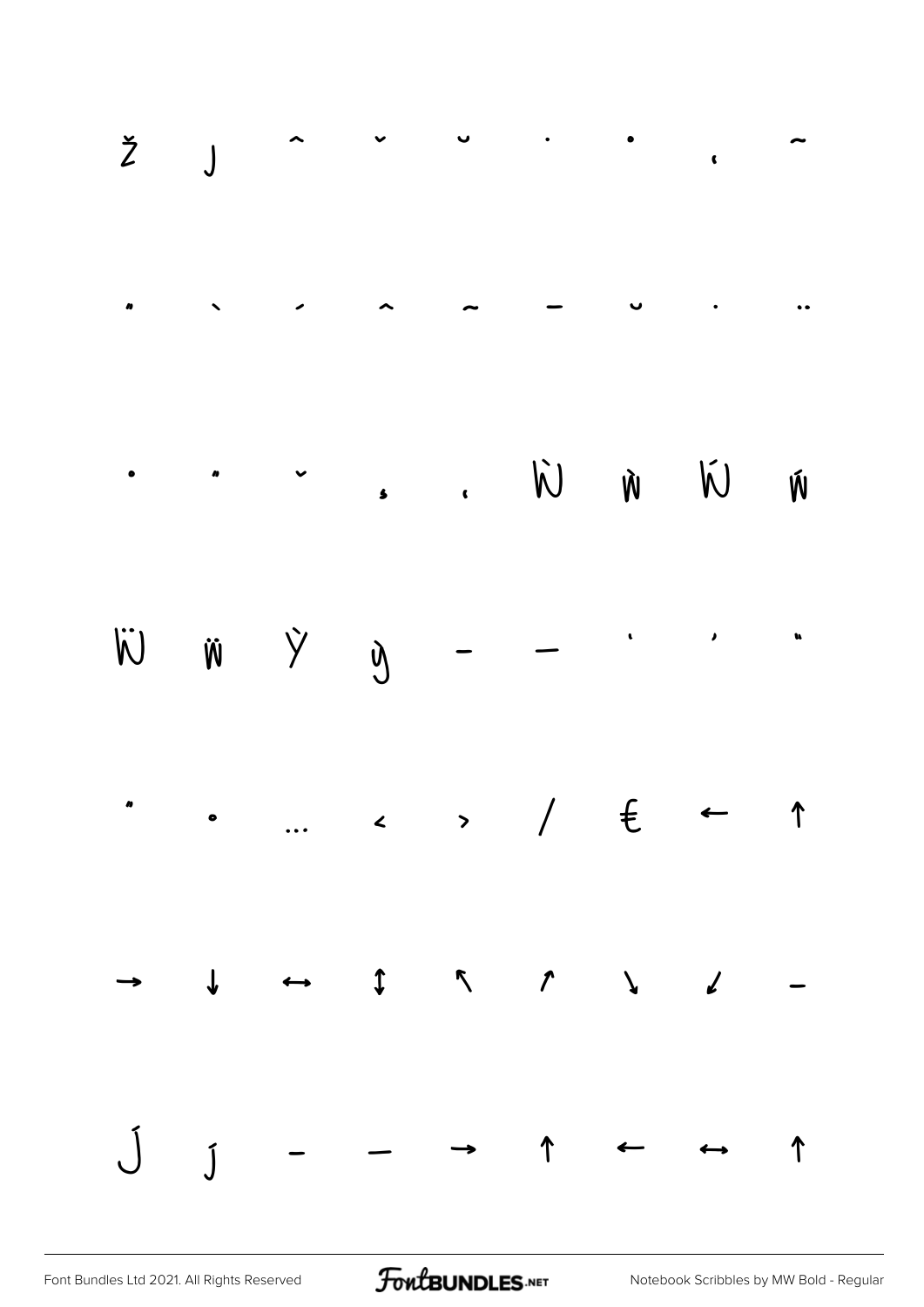**NO GLYPH** 

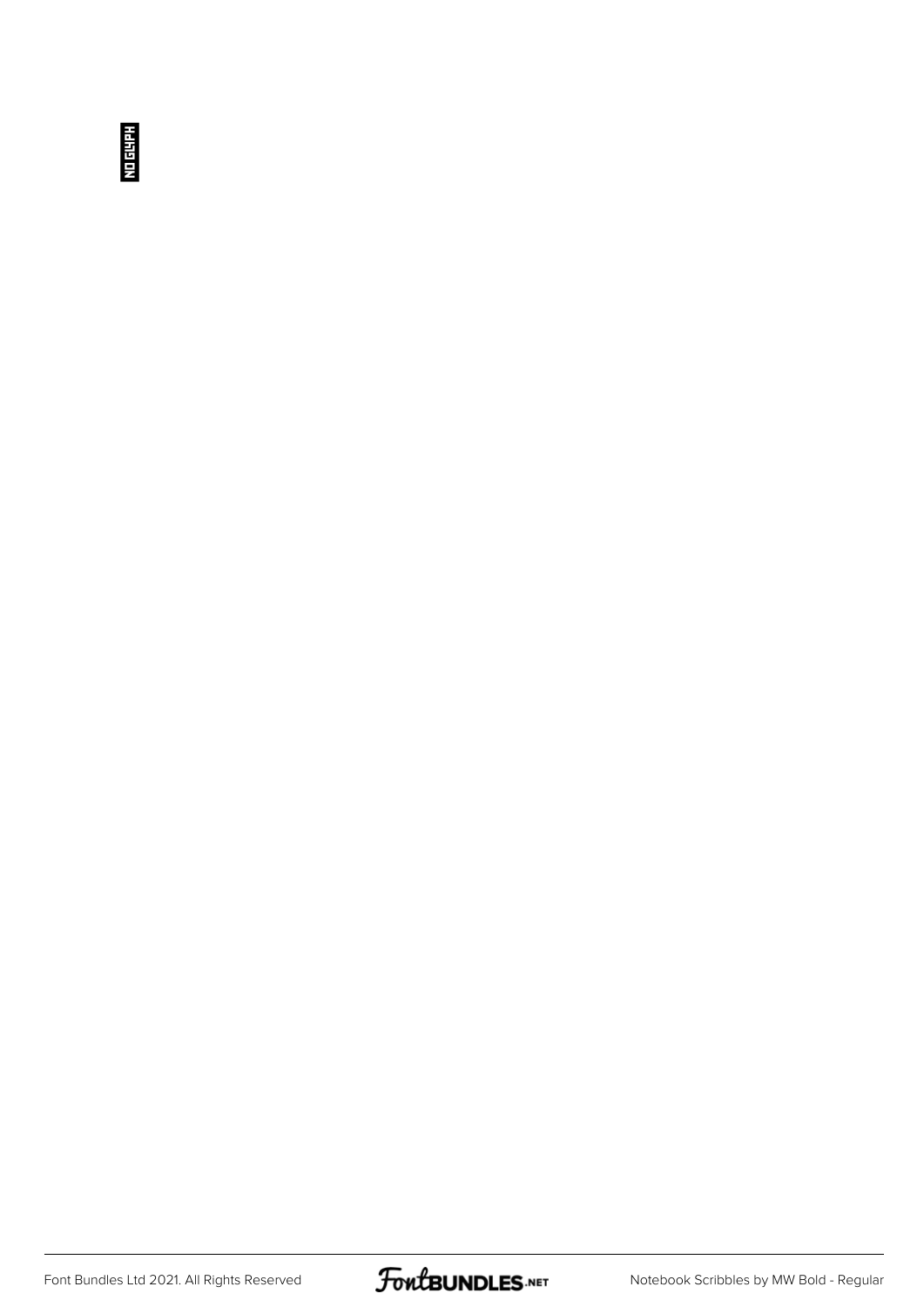#### Notebook Scribbles by MW Light - Regular

**Uppercase Characters** 

ABCDEFGHIJKLMNOPQRSTUV WXYZ

Lowercase Characters

**Numbers** 

0123456789

Punctuation and Symbols

All Other Glyphs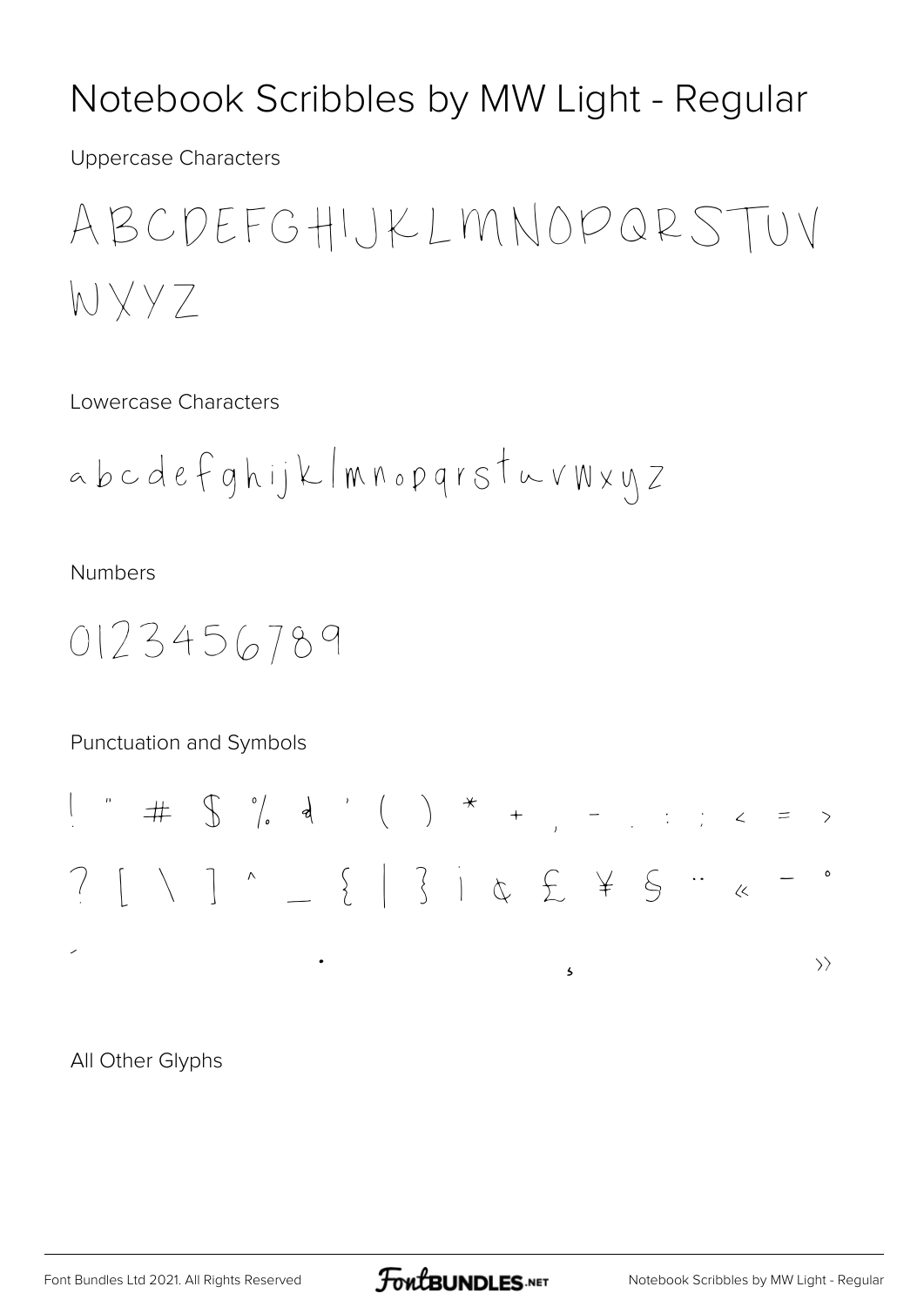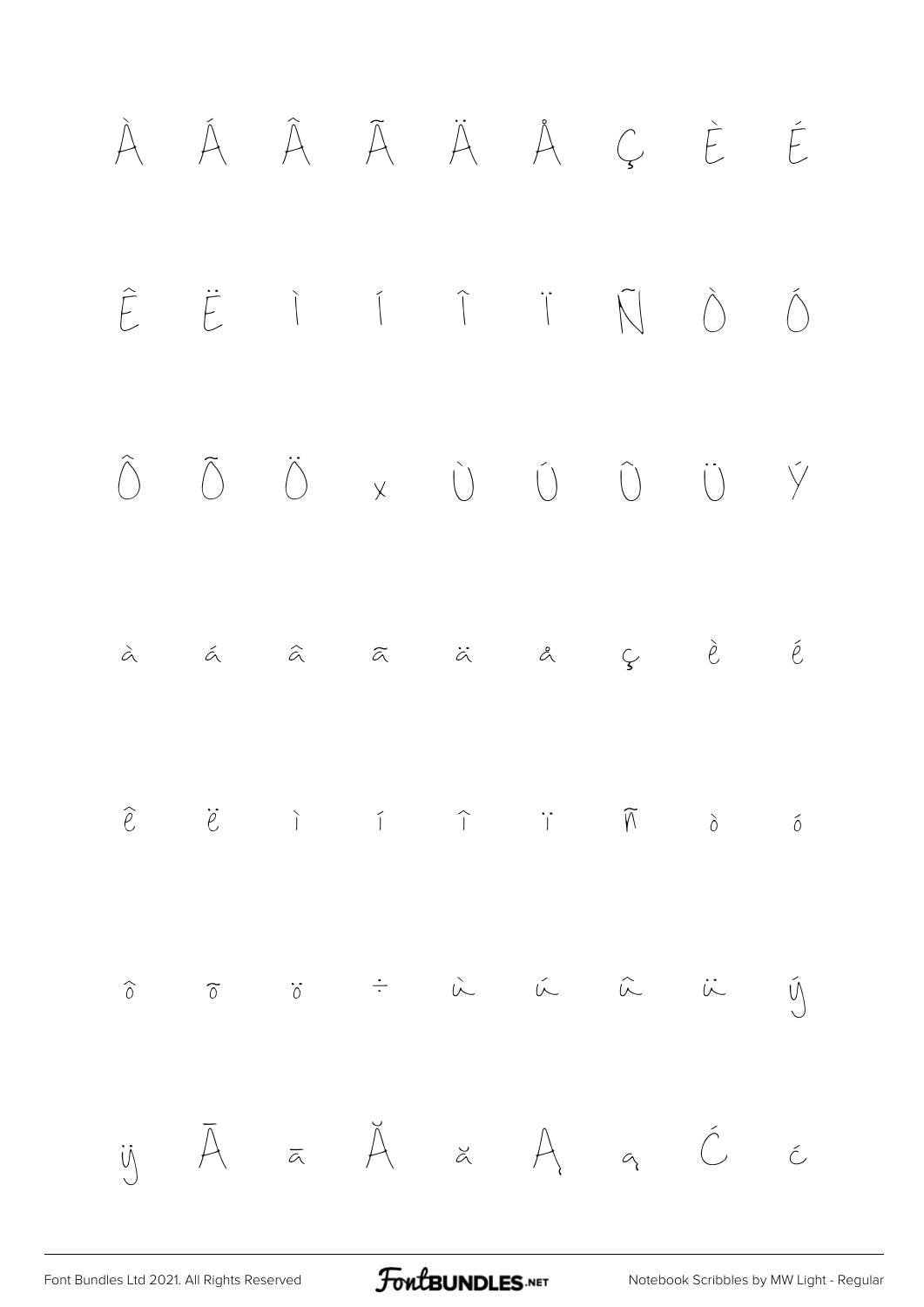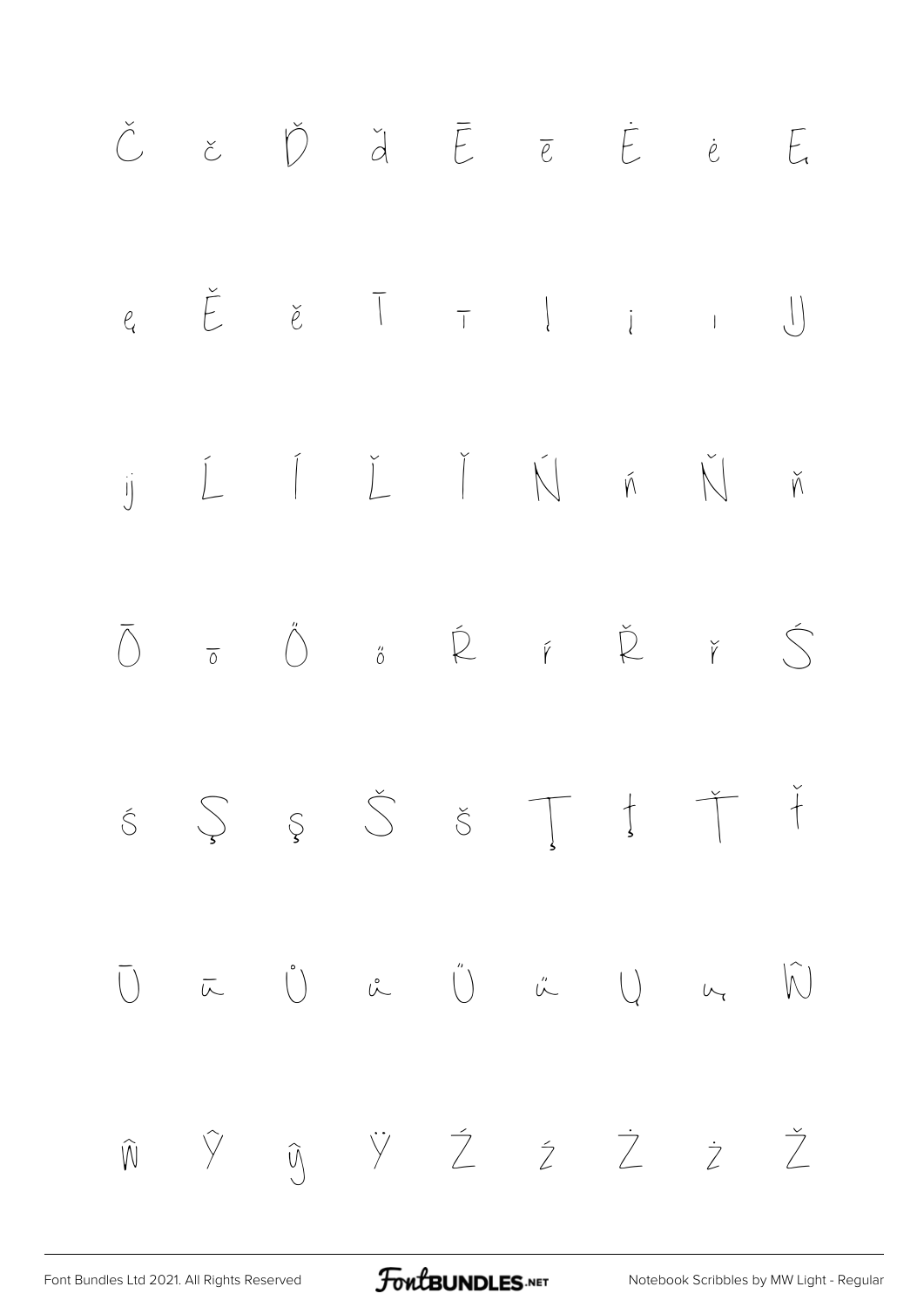